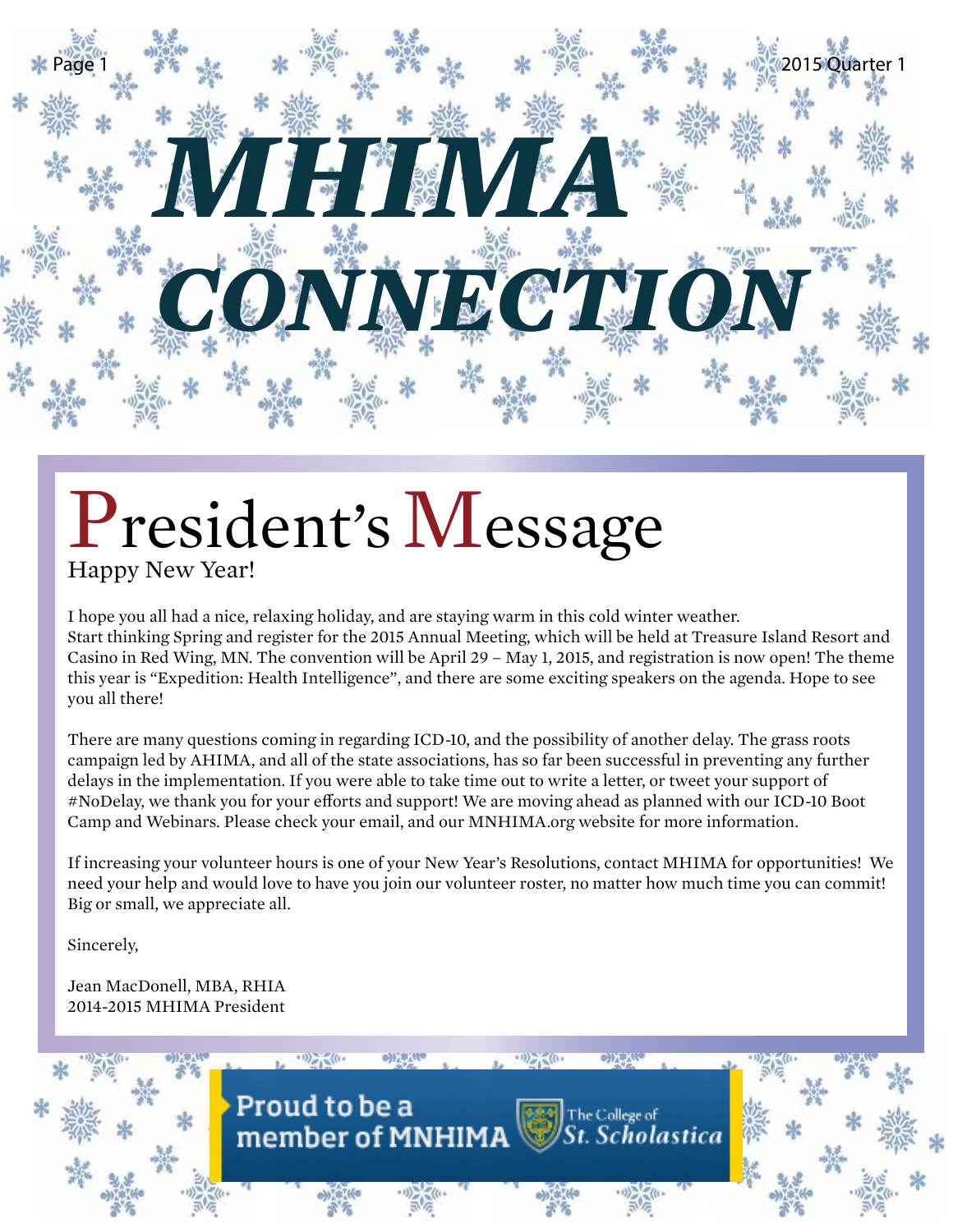## **TABLE OF CONTENTS**

# *By: Diane Wolfe, RHIA*<br> *FCH TP*

### **Application** = Microsoft Excel

The situation: I am constantly going from keyboard to mouse when working with my spreadsheets. Is there an easier way to perform some of the basic Excel functions without having to click through my workbooks? Moving back and forth from keyboard to mouse can cost you precious time and energy when working with large spreadsheets. Just a few simple keyboard shortcuts can help minimize the need to mouse so much, and keep you closer to that home row on the keyboard to maintain lightning fast spreadsheet maneuvers!

You probably learned a lot of these in your very first Excel class many years ago, but unless you use them every day, you forgot. When spreadsheets get really big, these keyboard shortcuts can prove extremely helpful and can prevent the endless scrolling and scrolling… and scrolling… and scrolling…

### **Keyboard shortcuts:**

Ctrl+End takes you to the last cell of data in the sheet (lower right corner)

- Ctrl+Home takes you to the first cell of data on the active tab (upper left corner)
- F2 activates EDIT mode wherever you are. Instead of double clicking inside cell to edit, you can arrow to it, and then hit F2.

**Tab:** moves the cursor from cell to cell, left to right. Shift+Tab goes back the other way, right to left **Arrow keys :** These are the easiest way to move around without using the mouse. If your keyboard has the arrows on the same keys as the number pad, you have to make sure the Num Lock is turned off (toggle). That turns the number keys into arrow keys. Most desktop computers have the arrows in a separate cluster between the letter keys and the number pad which makes it much easier, but you might run into the combo situation on a laptop. In that case, toggle off the Num Lock and go to town!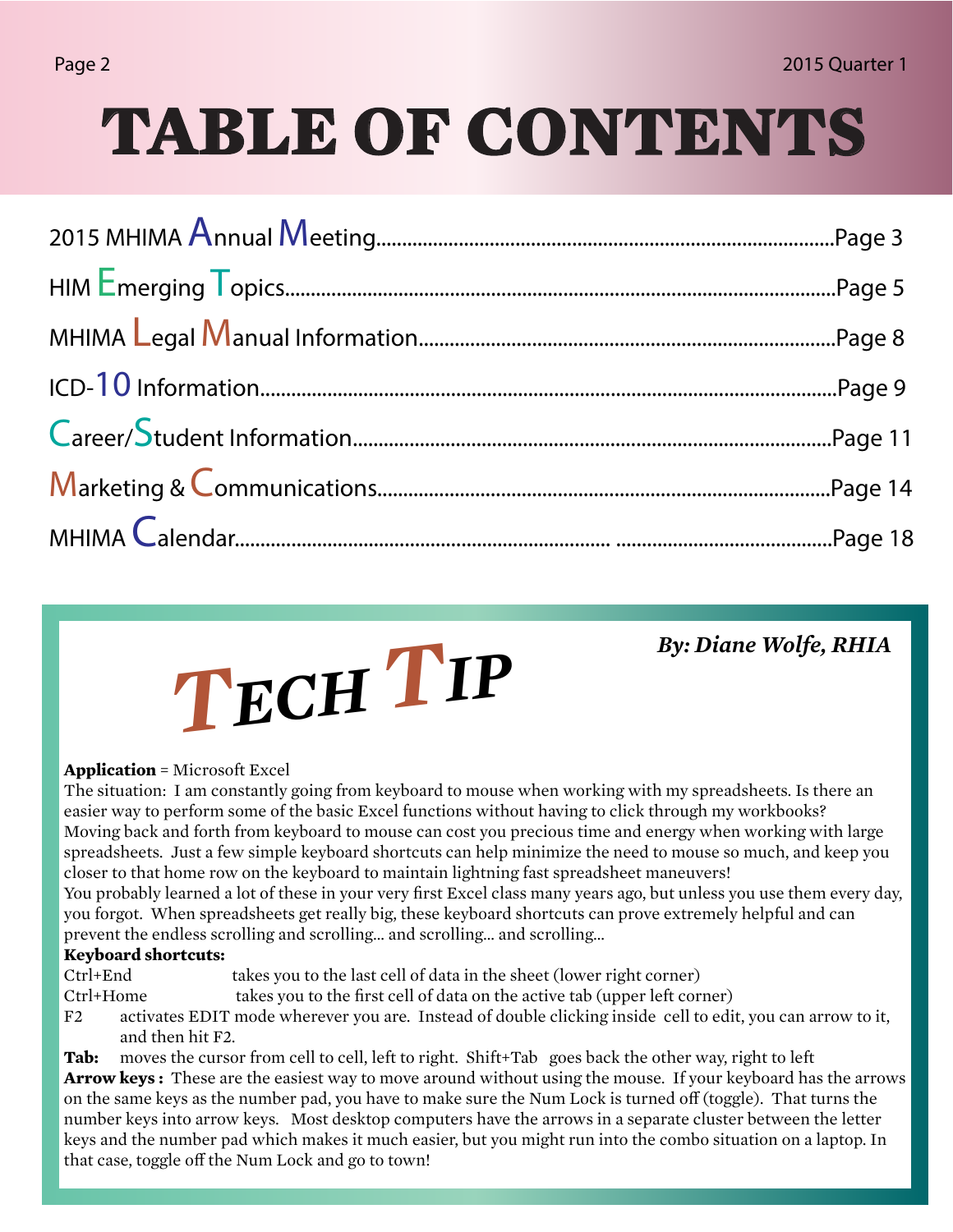### Page 3 2015 Quarter 1

## **2015 ANNUAL MEETING**

### Our Travels Have Gotten Us Closer!



In less than 6 months we will be heading to Treasure Island Resort & Casino to gather for a chance to learn how to develop leadership and management skills, participate in change effectively, analyze data, and other areas of interest! Is Privacy and Security in your list of priorities? Are you studying hard and preparing to pass that looming credentialing test? Mallory and Brenda are pursuing leads to bring in experts in all of these areas and many more. In addition to what is mentioned above, we are also reaching out to address some "less-traveled" topics: Long term care, eHealth, and Cancer Registry to name a couple.



Educators will also have time to discuss their focus for the year, what's new and what their struggles are. As you explore further, you will also discover information on topics such as the EHR, Coding, Social Media and Clinical Documentation. We'll have our yearly update from AHIMA and will hold the Annual Business meeting as well.

Of course it won't be all work and no play! Treasure Island has wonderful meeting rooms and spacious areas to mix and mingle.



They have bowling, casino games and Bingo all available on site!



We have set a goal to invite and house forty exhibitors for you to explore through.



In addition to recruiting a variety of speakers for the conference, there are also four sub-committees that have been identified to help plan other areas of this meeting be a great success!

We are very excited to begin the planning of the meals



and networking



portions of our Expedition.



Not only are we working hard to make this annual meeting a success, but we are also looking forward to some lovely spring weather, and having a great time with all of you!

> By: Brenda Peschl, MA, RHIA  $\mathcal{R}$

Mallory Young, RHIA ~2015 Annual Meeting Co-Chairs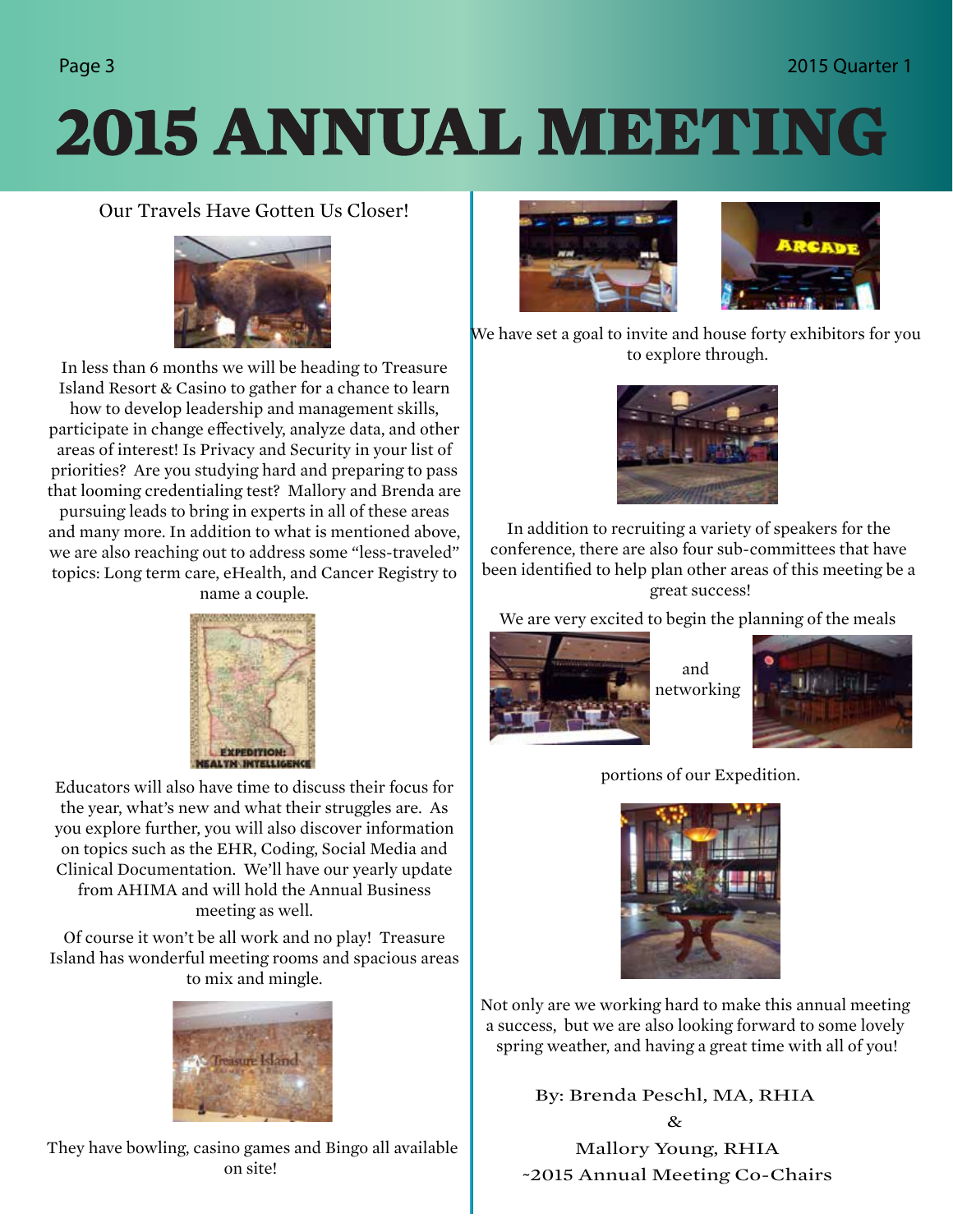## **2015 ANNUAL MEETING**

### **2015 MHIMA Distinguished Member**

 The MHIMA Nominating Committee, chaired by Danika Brinda, Past President, is seeking your recommendation for an individual deserving of being recognized as MHIMA's 2015 Distinguished Member. This is a way to recognize excellence within our professional association. The 2015 Distinguished Member will be celebrated on April 30, 2015, at our annual meeting at the Treasure Island Resort & Casino, in Welch, Minnesota (near Red Wing, MN). Eligibility for Nomination:

 Candidates must have been an active member of MHIMA for five (5) years or longer and whose record of contributions to our field is truly exceptional. Qualified nominees must be MHIMA members at the time of nomination, and have made an outstanding contribution to our profession in one or more of the following leadership areas:

- Volunteer service to our association, as an officer, director, committee chair or member, project or task force chair or member, CoP facilitator, or representative of the HIM field at governmental or state healthcare associations
	- Outstanding achievement in professional practice through leadership in a specialty area or innovative approaches to methods improvement
- Leadership in education through regular presentations at HIM conferences or other educational events, respected instructor in academic HIM programs, or development of teaching strategies
	- Contributions in research or published materials such as authorship, editing, or service on editorial boards for journals, books and other publications that advance the HIM profession

Submit names of nominees no later than February 15, 2015 to dbrinda@css.edu and executivedirector@mnhima.org.

### **Registration for MHIMA's 2015 Annual Meeting is Now Open!**

Our meeting theme this year is "Expedition: Health Intelligence."

The Annual Meeting Committee is pleased to announce that MHIMA's 2015 Annual Meeting will be held at the Treasure Island Resort and Casino near Redwing, MN.



Earn up to 15 CEUs by attending all three days while networking with your

peers and having a good time! Watch for further updates or check out www.mnhima.org for more information on the program.

**Dates:** April 29, 30 and May 1, 2015

### **Registration Link:**

http://events.r20.constantcontact.com/register/event?oeidk=a07e9teh5q7c5776d64&llr=aue7rlrab **Hotel Information**

Call 1-800-222-7077 to reserve a room in Eagle Tower. Ask for the reserved room block for Minnesota Health Information Management. Room rate is \$79. Online reservation will not work for our room block.

Use #2015MNHIMA to let us know you have registered!

Hope to see you there!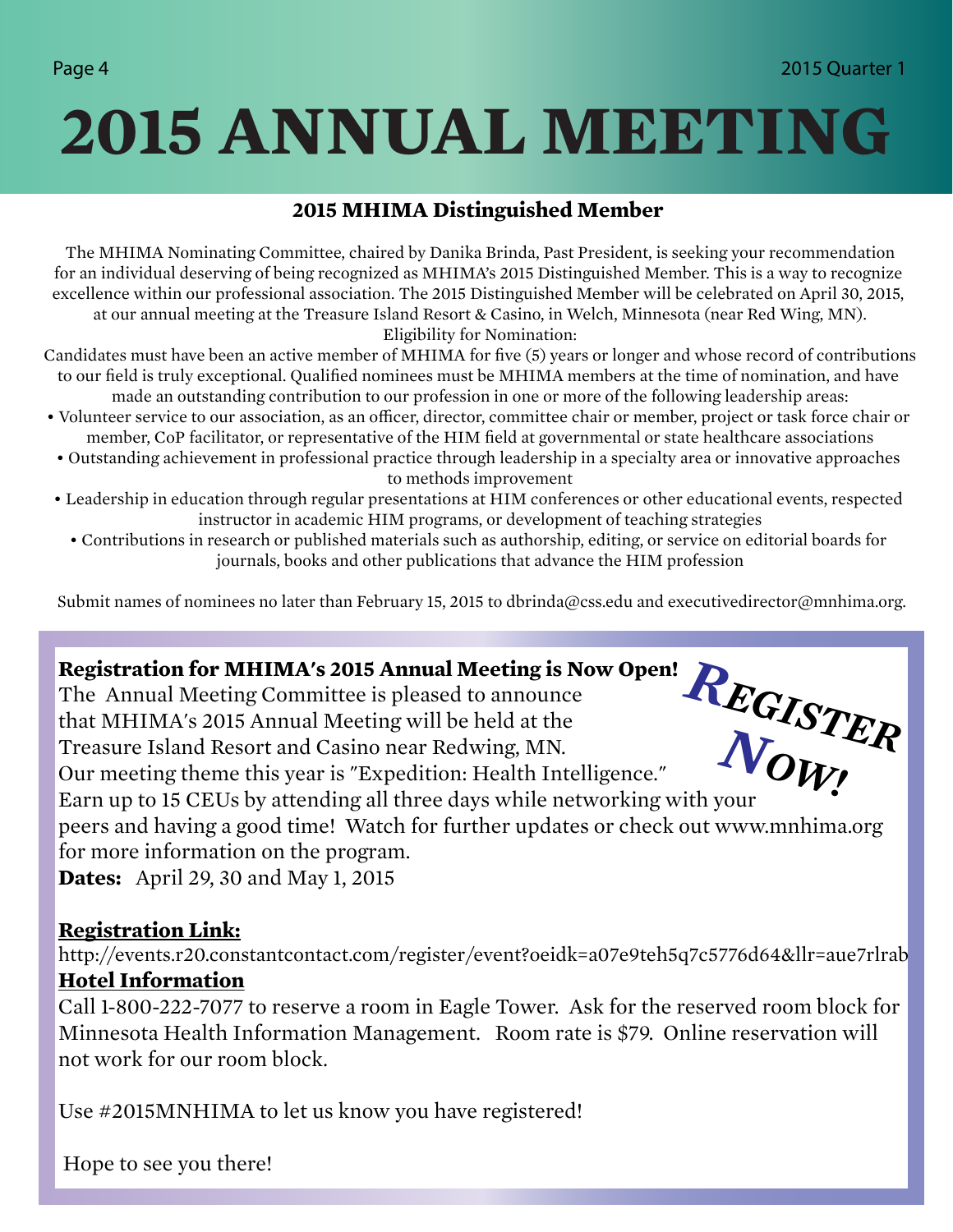## Page 5 2015 Quarter 1 **EMERGING TOPICS**

### **OCR's 2015 HIPAA Audits:**

### **Privacy and Security Audits Ahead: Knowing What to Expect**

Welcome to 2105 and the year of audits. All audits are on the rise, including those for HIPAA privacy and security. The Department of Health and Human Services Office for Civil Rights (OCR) will be conducting privacy and security audits this year according to Linda Sanches, OCR's health information privacy officer.

The 2015 playbook calls for a select number of covered entities (CEs) and business associates (BAs) to be audited through a combination of remote "desk audits" and onsite evaluations. The exact number of organizations to be audited continues to vary—as does the exact timeline for the audits to begin.

### **Pre-Audit Questionnaires**

Organizations scheduled for potential OCR audit will have already received a pre-audit questionnaire last summer and submitted your responses. Based on your organization's responses to the pre-audit questionnaire, the OCR will determine which organizations should take part in more in-depth desk audits during 2015.

If your organization is selected for a desk audit, documentation must be timely, accurate and concise. You'll have ten days from the date of the audit letter to respond. A new OCR web portal is being implemented to collect documentation and streamline the audit process. Beyond these high-level parameters, there are a few known target areas for HIM professionals to understand about the 2015 audits.

### **Key Targets**

Target areas for 2015 audits fall into three main categories: general information risks, security risks and privacy risks. There are nine known target areas so far and they include:

- Failure to encrypt data and devices (including mobile devices)
- Social media
- Employees (breaches by insiders)
- BYOD: Bring Your Own Device
- Cloud storage
- Photocopiers
- Business Associates (BAs)
- Networked medical devices
- Malware

All efforts to mitigate breach risk associated with these areas should be thoroughly documented, and documentation should be made available upon auditor request.

### **Take Practical Steps**

Auditors will be looking for practical application of your privacy and security policies. For example, fully document efforts to detect new threats and intrusions as potential problems. Conduct your own audit of all your internal systems' audit trails and usage logs. Look for outliers, changes, transactions, key activities, and common user access threads. If your organization has experienced breaches or other known privacy and security incidents, investigate them and provide forensic evidence, especially if there were sanctions against a workforce member, business associate or other contracted agent.

For HIM, particular attention should be paid to tracking all disclosures of PHI along with detailed responses to any patient privacy concerns. Finally, work together with your HIPAA compliance, privacy and IT teams to evaluate the overall effectiveness of established policies, procedures and staff education.

### **Know Your Trigger Events**

I believe the OCR audits will be similar in methodology to the tracer system utilized by the Joint Commission. To prepare, be sure to identify and define your "trigger events"—the criteria that will flag questionable access of confidential, electronic PHI and therefore prompt further investigation. Some triggers will be appropriate to the whole organization, while others will be specific to a department or unit. Review your trigger events on a regular basis and update them as necessary. *(Continued on next page)*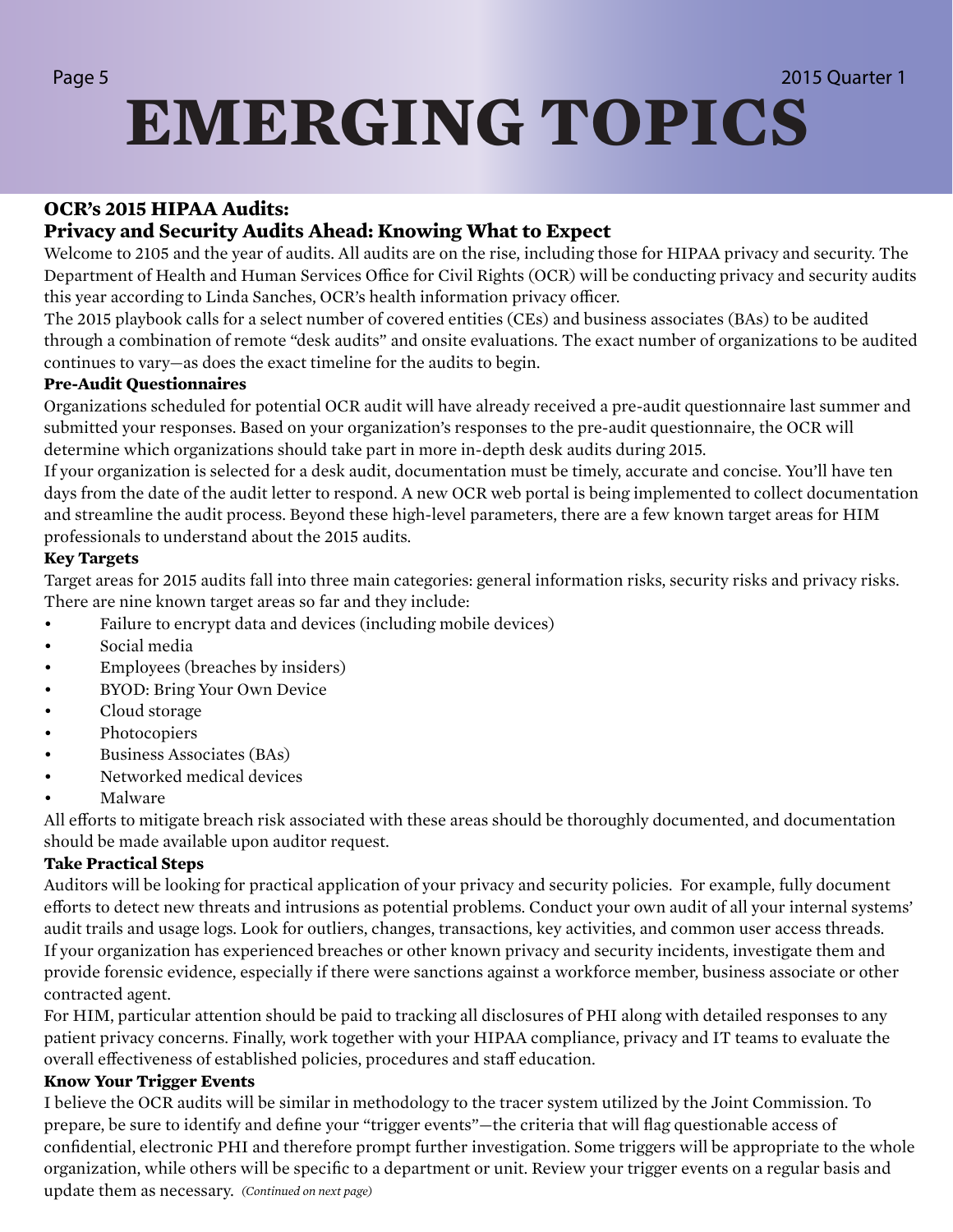## **EMERGING TOPICS**

### **Privacy and Security Audits Ahead: Knowing What to Expect,** *continued*

### **Make HIPAA a Mindset—Not a Checklist**

For HIM professionals, the most important thing to remember about OCR's 2015 audits is that your organization's HIPAA privacy and security efforts must go beyond checking boxes and maintaining binders. The new round of audits seeks to ascertain whether or not a commitment to patient privacy and security exists throughout your entire organization.

By: Rita Bowen, MA, RHIA, CHPS, SSGB ~HealthPort

About the Author:

### Rita Bowen, MA, RHIA, CHPS, SSGB

Ms. Bowen is a distinguished professional with 20+ years of experience in the health information management industry. She serves as the Sr. Vice President of HIM and Privacy Officer of HealthPort where she is responsible for acting as an internal customer advocate. Most recently, Ms. Bowen served as the Enterprise Director of HIM Services for Erlanger Health System for 13 years, where she received commendation from the hospital county authority for outstanding leadership. Ms. Bowen is the recipient of Mentor FORE Triumph Award and Distinguished Member of AHIMA's Quality Management Section. She has served as the AHIMA President and Board Chair in 2010, a member of AHIMA's Board of Directors (2006-2011), the Council on Certification (2003-2005) and various task groups including CHP exam and AHIMA's liaison to HIMSS for the CHS exam construction (2002). Ms. Bowen is an established speaker on diverse HIM topics and an active author on privacy and legal health records. She served on the CCHIT security and reliability workgroup and as Chair of Regional Committees East-Tennessee HIMSS and co-chair of Tennessee's e-HIM group. She is an adjunct faculty member of the Chattanooga State HIM program and UT Memphis HIM Master's program. She also serves on the advisory board for Care Communications based in Chicago, Illinois.



Rita Bowen, MA, RHIA, CHPS, SSGB

### **MHIMA SUPPORTS THE BLUE BUTTON CAMPAIGN!**

The Office of the National Coordinator for Health IT (ONC), part of the U.S. Department of Health and Human Services, is sponsoring a national campaign to raise awareness about Blue Button Initiative (BBI) and how consumers can use this resource to exercise their rights and empower themselves with health data. AHIMA is participating in this campaign, as well. As part of this effort, myPHR.com is hosting a series of public service videos to create increased awareness for the BBI campaign. Visit the MHIMA webpage and click on Blue Button to view the Blue Button PSAs. Don't forget that the CSA Blue Button Toolkit is available through Badger Graphics can help you spread the word to your CSA members and in your communities about the Blue Button Initiative.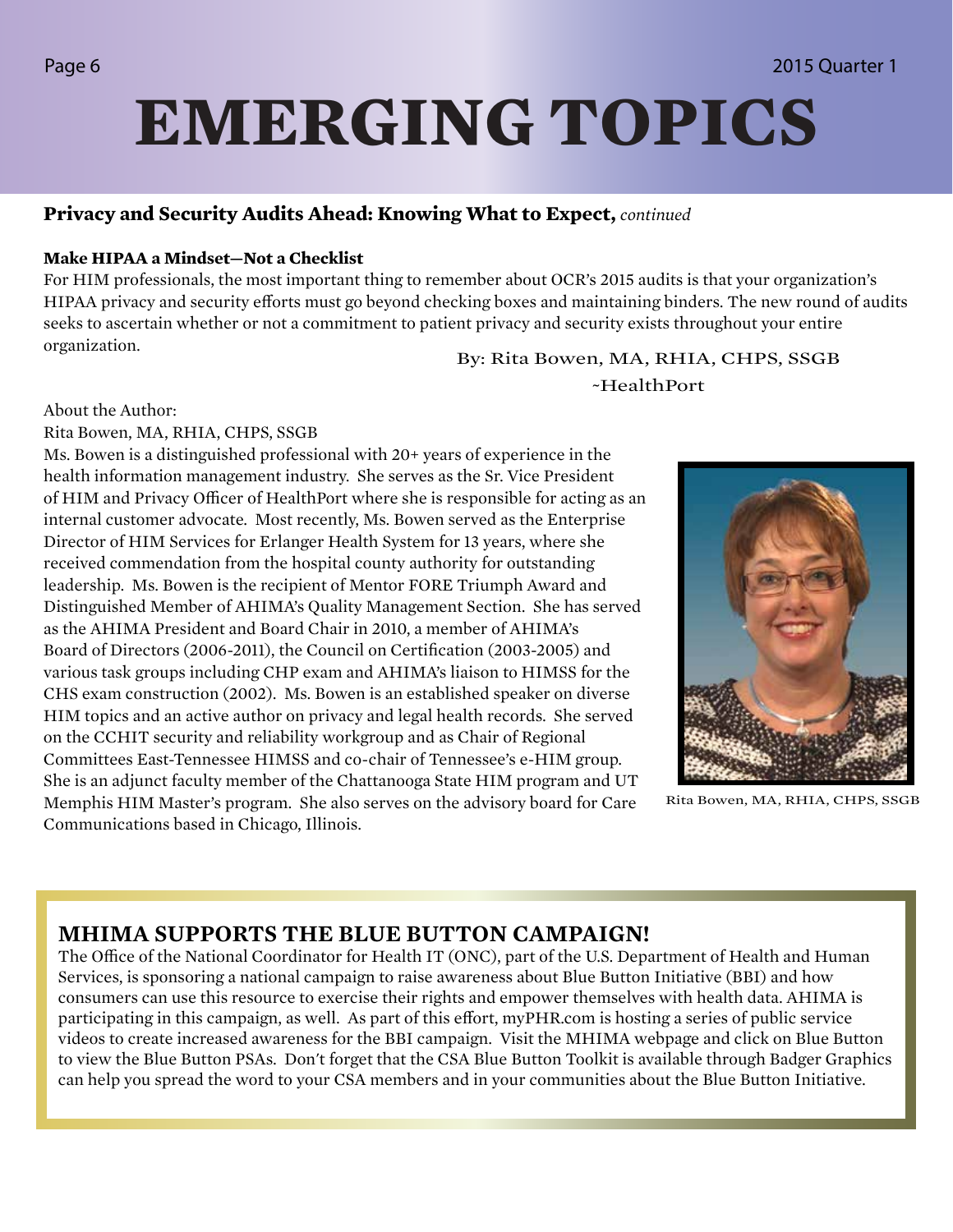## **EMERGING TOPICS**

### **Copy/Paste in the Age of the Electronic Health Record**

What are the benefits of using the copy/paste function in the electronic health record? Whether it is in the electronic health record or in another form of the patient's record, it can save precious time for a busy physician or nurse who finds their jobs getting busier every day. It can enhance data entry efficiency while at the same time enhance the possibility of fraudulent health care claims. Therefore, it has been recommended that acknowledgement of the misuse of the copy/paste function be considered in the electronic health record.

The easy answer to this issue would be to turn off the ability to use the copy/paste feature; however, this is not possible according to developers of popular electronic record systems. Therefore, it is recommended that CMS and the ONC work together to decide if the benefits outweigh the risks and to develop guidelines that can be used as a resource for practices and hospitals.

This subject has gotten much attention lately mainly because so many physicians are using it, with some estimates as high as 90% of them. It is advised that the copy/paste function be used to copy only regular medications, long-standing allergies, demographics, problem lists, labs and ongoing treatments.

For more information on this important topic please refer to the following articles: http://library.ahima.org/xpedio/groups/public/documents/ahima/bok1\_050621.pdf and

http://library.ahima.org/xpedio/groups/public/documents/ahima/bok1\_049377.hcsp?dDocName=bok1\_049377

By: Amy Verhulst ~2015 Emerging Topics Co-Chair

## **#ICD10MATTERS TWITTER CALL TO ACTION**

### **SAMPLE #ICDIOMATTERS TWEETS**

Support #ICD10 implementation. #ICD10Matters No More Delays! Implement #ICD10 October 1, 2015 #ICD10Matters Support patient safety with #ICD10 #ICD10Matters We need #ICD10 in 2015 #ICD10Matters Move forward with #ICD10 #ICD10Matters Support better health data with #ICD10 #ICD10Matters No More delays! We need #ICD10 now #ICD10Matters

**HOUSE LEADERSHIP John Boehner** @SpeakerBoehner

**Nancy Pelosi** @NancyPelosl

Rep. Kevin McCarthy @GOPLeader

**SENATE LEADERSHIP Mitch McConnell** @McConnellPress

**Harry Reld** @SenatorReld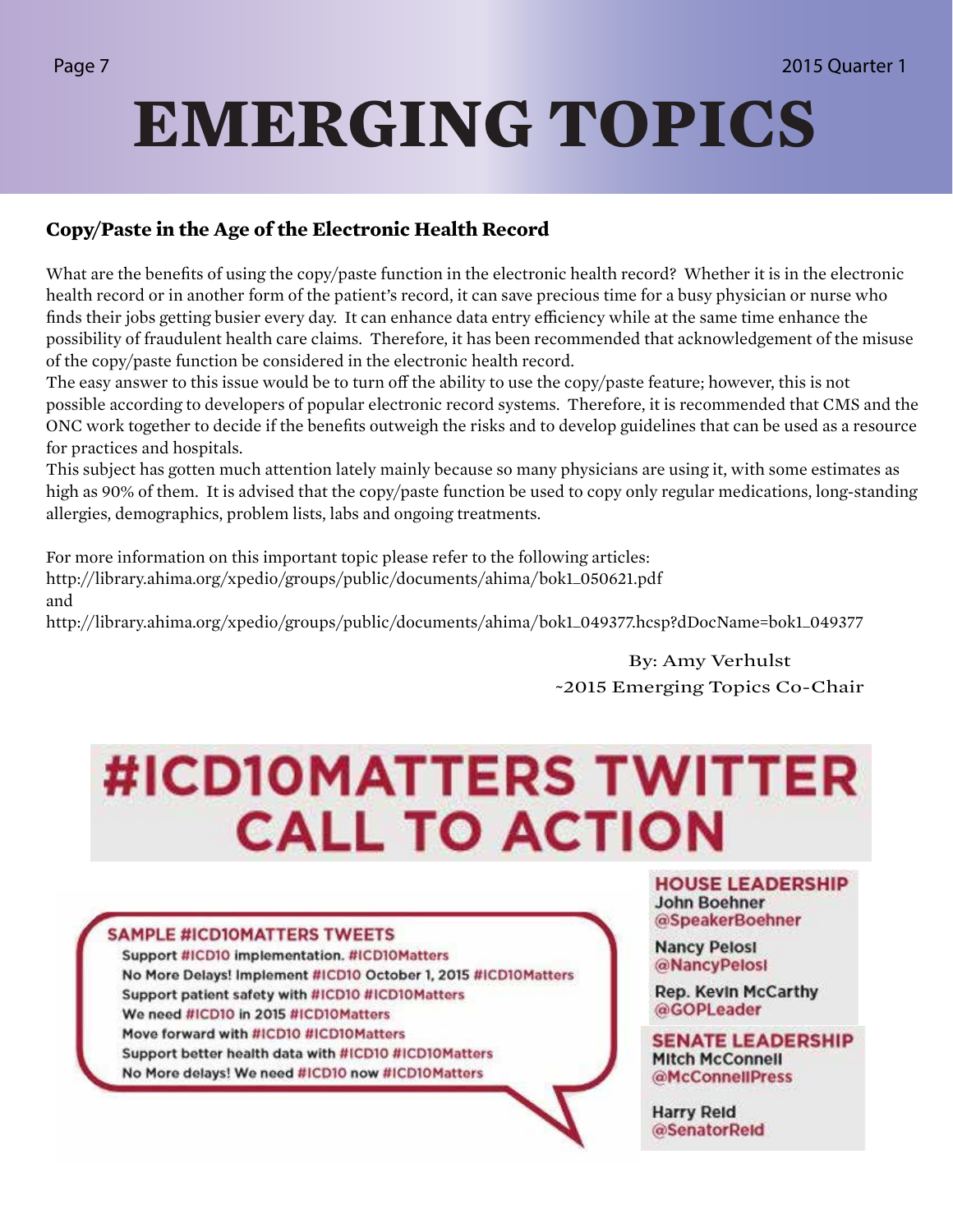## **LEGAL MANUAL**

### **What is the Legal Manual?**

The Minnesota Legal Reference Manual is a manual containing information on key aspects of the Health Information Management (HIM) world in Minnesota. There are currently 14 Chapters that address a variety of HIM related topics. While focusing primarily on the legal issues within HIM, the manual also includes best practice guidelines for the handling of medical information.

The manual is reviewed continuously for updates and revisions by the Legal Reference Manual Committee as well as a team of legal professionals. The Legal Manual Committee is made up of HIM professionals from different facilities and companies across the state, each bringing their own expertise and experience to the table. This creates a wide body of knowledge from all areas of HIM.

### **Why should I subscribe to the MN Legal Reference manual?**

The Legal Manual is an expert compilation of laws and best practices in managing health information in Minnesota. A recognized and reliable resource for Health Information Professionals, the manual is legally reviewed and continually updated with the latest changes in legislative and regulatory laws, statutes and best practice.

The manual is available in electronic format for ease of use and is accessible from anywhere, online, 24/7 with a valid subscription.

### **How do I subscribe and what does it cost?**

Subscribers can purchase a subscription or renewal on the MHIMA web site.

- -Go to http://www.mnhima.org
- -Click HIM Trends and Topics on the top menu bar
- -Click Legal Manual

.

-Click the Purchase a Subscription Securely Online link

Several annual subscription options are available:

| <b>Users</b>                                    | Member    | Non-Member |
|-------------------------------------------------|-----------|------------|
| Single User Initial Subscription                | \$225.00  | \$325.00   |
| Yearly Renewal Fee                              | \$150.00  | \$250.00   |
| Multi-User (2-5 Users) Initial Subscription     | \$600.00  | \$750.00   |
| Yearly Renewal Fee                              | \$300.00  | \$450.00   |
| Multi-User (6-9 Users) Initial Subscription     | \$950.00  | \$1050.00  |
| Yearly Renewal Fee                              | \$600.00  | \$650.00   |
| Organizational (10+ Users) Initial Subscription | \$1800.00 | \$1950.00  |
| Yearly Renewal Fee                              | \$1000.00 | \$1150.00  |

### **How can I join the Legal Reference Manual Committee?**

Would you like to contribute your expertise to the Legal Manual? We want YOU! Members of the committee must commit to at least one year of service. Duties include regular attendance at monthly meetings via teleconference and ownership/contributions to chapter reviews and updates. Contact Diane Wolfe, Legal Reference Manual Committee Chair at diane.wolfe@allina.com.

By: Diane Wolfe, RHIA ~2015 Legal Manual Chair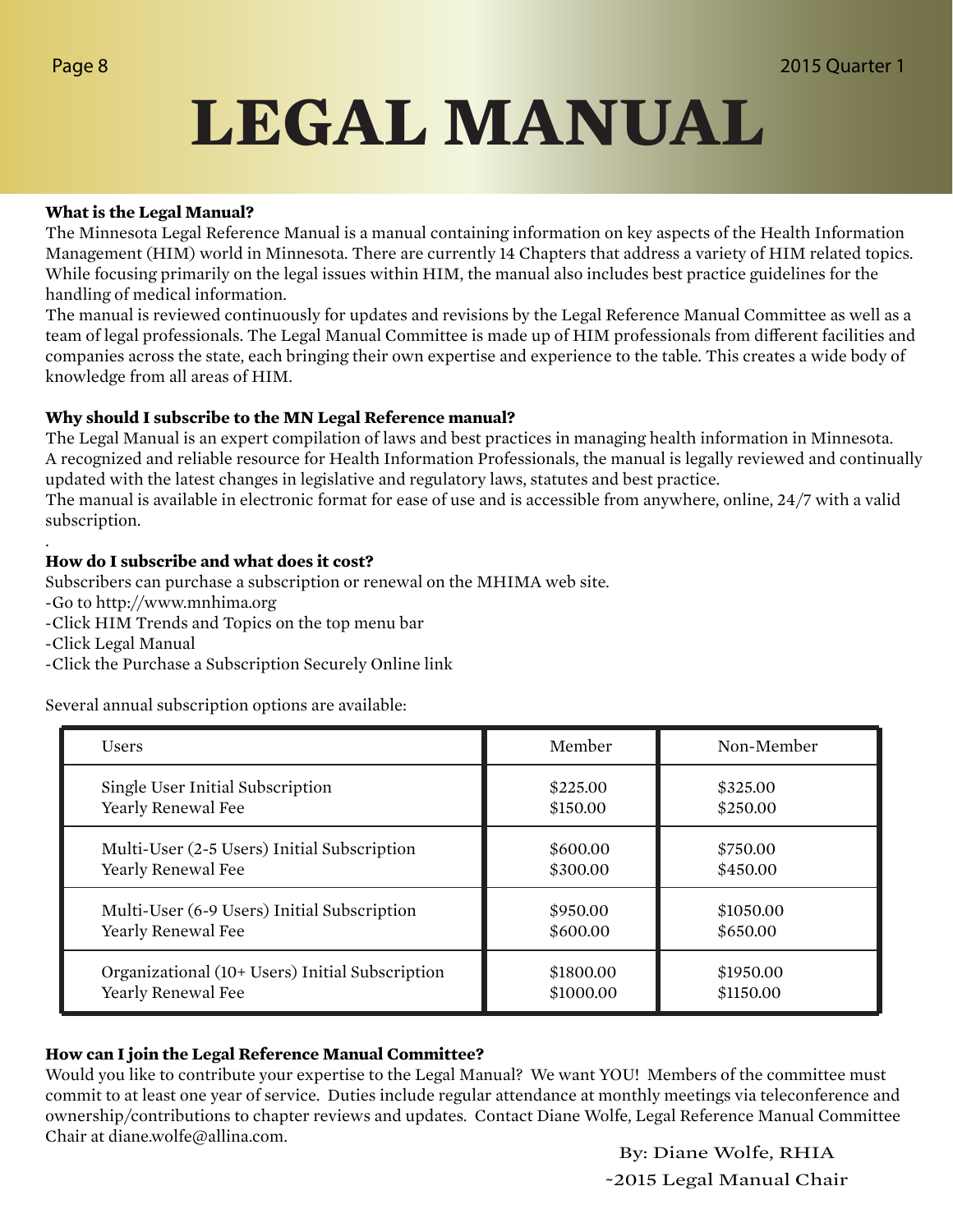# **ICD-10/CODING**

*Volunteers Needed!!* 

The Coding KFA is in need of volunteers. The Coding KFA is focused on providing meaningful coding education and resources to MHIMA members. We are looking for members interested in brainstorming ideas for coding education, the coding webpage on the MHIMA website, help with the planning of bootcamps and to work on the questions submitted for the Coding Roundtable sessions. The Coding KFA generally meets via audio conference once a month. If you are interested in volunteering on this committee, please e-mail Katie Kerr at kkerr@css.edu or Gina Hale at Gina.L.Hale@healthpartners.com.

### **ICD-10 Committee Update & Upcoming Events**

The MHIMA Coding KFA has been really busy and have many offerings for our members.

### **ICD-10 Refresher Webinar Series**

MHIMA has partnered with Himagine Solutions to provide 18 webinars on ICD-10 to fully prepare you as coding professionals to identify and assign ICD-10-CM and PCS codes. The webinars cover PCS and CM as well as some specific chapters and documentation challenges. Once purchased you can watch the webinars at your own pace and would be a great way to educate a department as well as remote coders. The webinars will be available to purchase through October 2015. Webinar #1 and #2 are great for preparation for the boot camp event in January! There are multiple webinar packages available for purchase. Don't miss this great opportunity for additional ICD-10 training! Visit www.mnhima.org for information on how to register for this event.

### **ICD-10 Bootcamp January 29-30, 2015 at The College of St. Scholastica, St. Cloud, MN campus**

MHIMA has partnered with Himagine Solutions to provide a 2-day ICD-10 boot camp to fully prepare you as coding professionals to identify and assign ICD-10-CM and PCS codes. Attendees of the workshop will learn the fundamentals of the ICD-10-CM and PCS systems, and will complete exercises to help enhance your ICD-10-CM and PCS coding skills. The event will be on Thursday, January 29 and Friday, January 30, 2015, at the College of St. Scholastica, St. Cloud Campus (driving directions can be found here). There is a block of rooms reserved at the Americinn in Sartell (119 Lesauk Drive, Sartell, MN 56377); call toll free to make reservations: 1-800-634-3444 or contact the hotel front desk: 320-259-0877. Visit www.mnhima.org for information to register for this exciting event.

### **Do you have a coding question or a need help coding a specific case?**

If so, submit it to the Coding KFA for discussion at an upcoming Coding Roundtable. The next Coding Roundtable is scheduled for Wednesday, January 21st, 2015 from noon to 1:00p.m. The Coding KFA will facilitate discussion about ICD-9 and ICD-10 topics that have been submitted by MHIMA members. The Coding Roundtable sessions are free and you can earn 1 CEU for attending. If you would like to submit a question or case, please e-mail it to

executivedirector@mnhima.org. Please visit our webinar page for more information and to register for this free event. **ICD-10 & DSM-5 in the Behavioral Health Setting Webinar**

Brooke Palkie, Ed.D, RHIA, and Katie Kerr, MA, RHIA will discuss ICD-10 and DSM-5 in the Behavioral Health Setting. This online event will occur on Thursday, January 22, 2015 from 12:00 to 1:00PM. The webinar agenda is as follows:

- Dispelling Common Misconceptions
- Highlighting the changes from DSM-4 to DSM-5
- Highlighting the changes from ICD-9 to ICD-10

• ICD-10 and DSM-5 – Documentation and Z codes Visit www.mnhima.org for information on how to register for this event.

By: Katie Kerr, RHIA ~2015 Coding & Data Quality KFA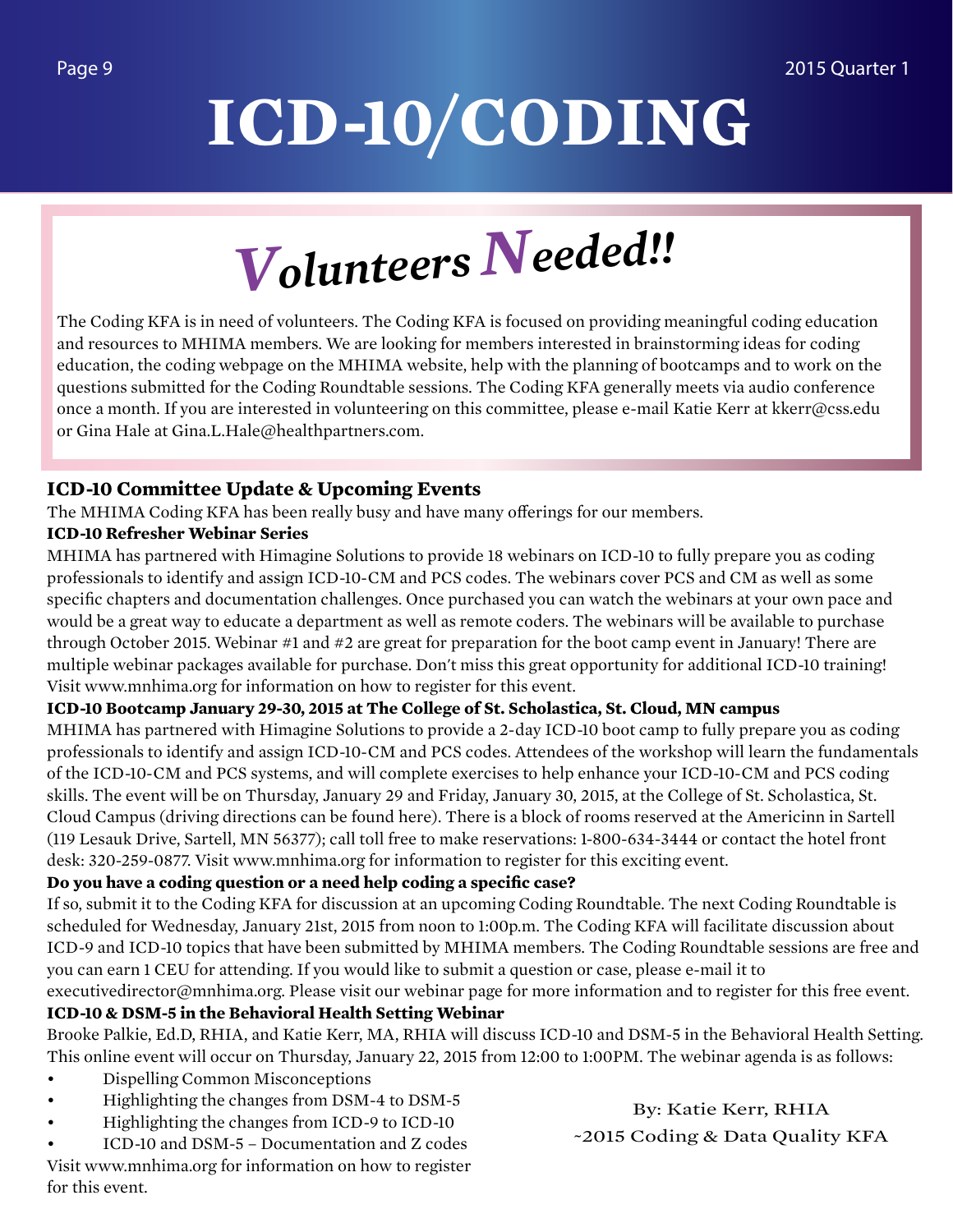## **ICD-10/CODING**

### **Coding Webinar Summary**

The MHIMA Coding KFA continues to sponsor coding webinars. On November 6th Brooke Palkie, Ed.D., RHIA and Katie Kerr, MA, RHIA presented "Mental & Behavioral Health ICD-10 and the DSM-5." The webinar reviewed some common misconceptions about ICD-10 and DSM-5, highlighted the changes from DSM-IV to DSM-5 and ICD-9 to ICD-10 and provided an overview of Z codes and documentation for ICD-10 & DSM-5. This webinar will be offered again on Thursday, January 22nd from noon to 1:00p.m. On December 18th Kim MaGee, RN, Ben Anderson, RN and Sally Hamilton, AS, CCS, AHIMA Approved ICD-10 Trainer presented "Maximizing SOI and ROM using an Integrated CDI Program." This webinar addressed Severity of Illness and Risk of Mortality scoring, the capture of SOI & ROM, how an APR-DRG is different than an MS-DRG, the impact to reimbursement, DRG mismatch during concurrent review, quality improvement and finally addressed how Park Nicollet Methodist is managing this. If you were not able to attend the "live" webcast, an archived copy is available for purchase at a rate of \$49 for members or \$89 for non-members. The MHIMA is planning additional webinars – stay tuned for upcoming communications!

> By: Katie Kerr, RHIA ~2015 Coding & Data Quality KFA



### **ICD-10 Update – What you did helped!**

First off, on behalf of MHIMA, thank you so much for all the work and effort you put into contacting local legislators and telling them how important the implementation of ICD-10 in the United States is. We had a great turn out for MHIMA as well as for AHIMA – and we really made a difference! Congratulations to all of you! It is exciting to see everyone support our profession and today's healthcare!

In December 2014, a spending plan bill for healthcare was proposed to Congress. The bill raised fears that language would be added to delay the implementation of ICD-10 due to the fact that a select group of physicians and physician groups were advocating for a 2 year delay of the implementation of ICD-10. Additionally, some state medical associations were pushing and advocating the delay of ICD-10. With little time to react, 71,000 AHIMA members took to Twitter, Facebook, E-mail, phones, and paper to write, tweet, and e-mail the legislature to tell them how important ICD-10 was.

On December 12, 2014, The Cromnibus bill (spending plan for healthcare) was passed by the US House of Representatives. It did not include any information or language to delay ICD-10. On December 15, 2014, the bill passed the US Senate with no language for the ICD-10 Delay!!!! This was a HUGE milestone in the goal of no more ICD-10 Delays!

The legislative session will begin again in 2015, and we need to continue to advocate and promote the implementation of ICD-10. There is a lot of buzz and talk about wanting to delay the implementation or even skip ICD-10 implementation and go straight to ICD-11. Continue to use the advocacy assistant AHIMA has – contact your legislative representatives in any way you can – e-mail, phone, tweeting, Facebook, mail…the opportunity is endless! Advocacy Assistant - http://capwiz.com/ahima/home/

> By: Danika Brinda, MA, RHIA, CHPS, HCISPP ~2015 Advocacy Committee Co-Chair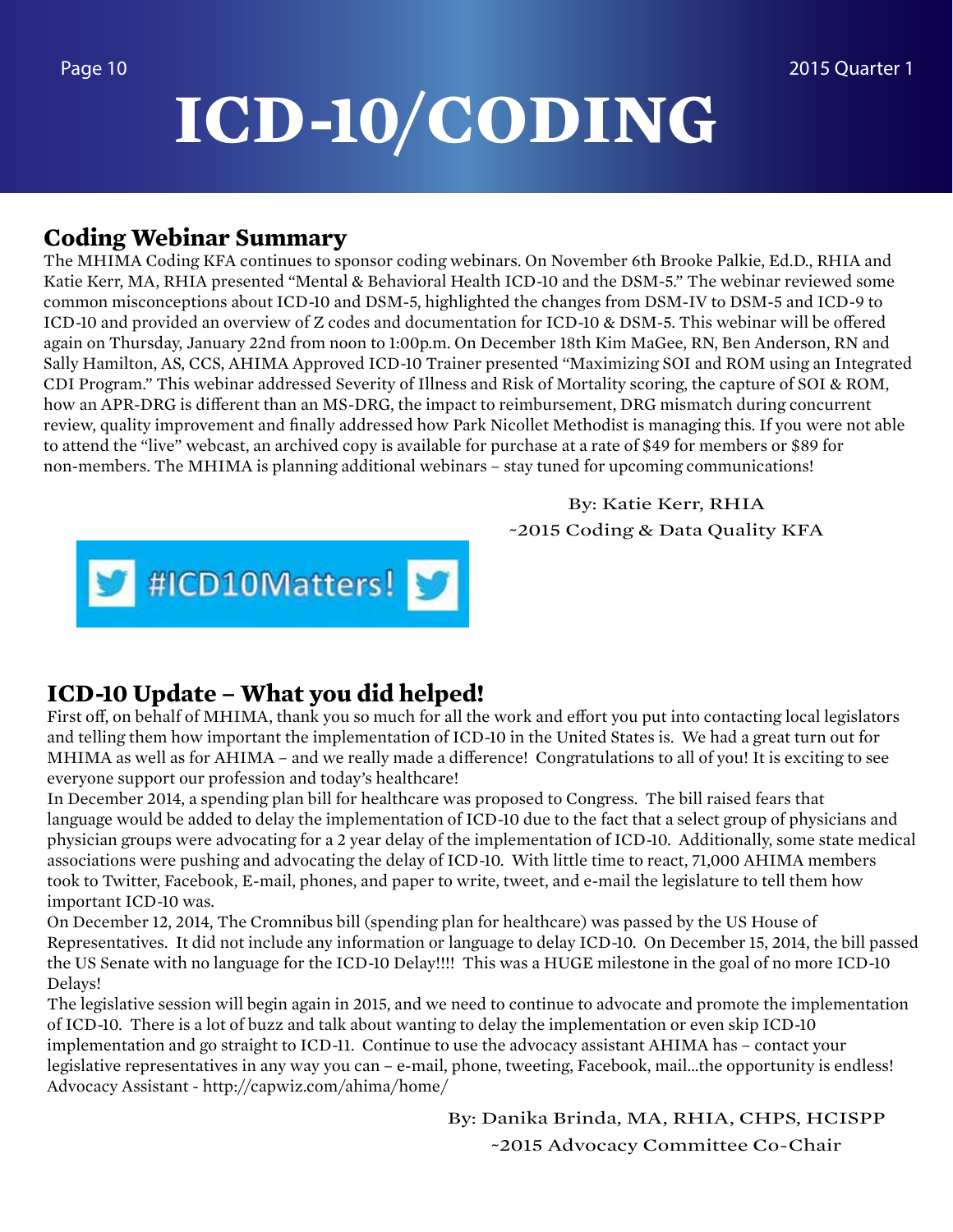## **CAREER INFO**

### **Telephone Etiquette**

Good telephone etiquette should be universal with common sense coming into play. It makes no difference if it is a business office phone, personal phone, or cell phone, make good manners a priority.

- It is very courteous to identify yourself at the very beginning of calls. Give your name when the telephone is answered and before asking for the person you wish to speak to.
- Smile as it will come through when placing or answering calls. Use a pleasant and friendly tone even when you don't feel that way.
- Never be rude to a caller, no matter how nasty they are. Always handle yourself in a professional manner.
- If you must place a caller on hold, ask permission first and then thank the party for holding when you return.
- It is better to return a call than to keep someone on hold too long. A phone ring back is a signal that you have kept them on hold too long.
- Make it a policy to return all calls when you had promised.
- Do not let an office phone ring more than three or four times.
- Do not eat or chew gum while making or receiving calls.
- Dial carefully to avoid getting a wrong number and inconveniencing someone. If you do get a wrong number, apologize, and hang up promptly.
- Calling a business at or near closing time is not thoughtful. Most likely you will be delaying someone's departure and you may not get a happy response.
- When leaving a message, repeat your name and telephone number slowly. Nothing is more irritating than replaying a message more than once to get the information.
- Always have a pen and paper handy to jot down messages if necessary.
- If the caller does not identify who they are, there is a nice way to find out who is on the other end. "May I ask who is calling" sounds much nicer than "Who's this".
- I am getting old and I find it irritating when I place a call only to find out the intended receiver is using an answering machine to screen their calls. I would much rather have the person answer their phone and ask if they could return a call later.

As with many things in life, a gentle manner (and good manners) will put you on top of any game.

By: Carolyn Gaarder, MA, RHIA

*MHIMA*

*Job*

*Bank*

Are you seeking a job? Are you an employer looking for a potential employee? Is your facility looking for someone with a skill set of MHIMA members?

Be sure to check out the MHIMA Job Bank Network on our website, which continues to be very popular. New positions are posted on a regular basis.

On the Job Bank page, you'll find information about registering as a "job seeker" or as an "employer." Check us out often!

Job Seekers: There is no fee to register.

Employers: Job posting fees are very reasonable and position postings are open to everyone visiting our Job Bank as a job seeker. E-blasts of job announcements are available for purchase and reach a targeted audience of MHIMA members who receive emails.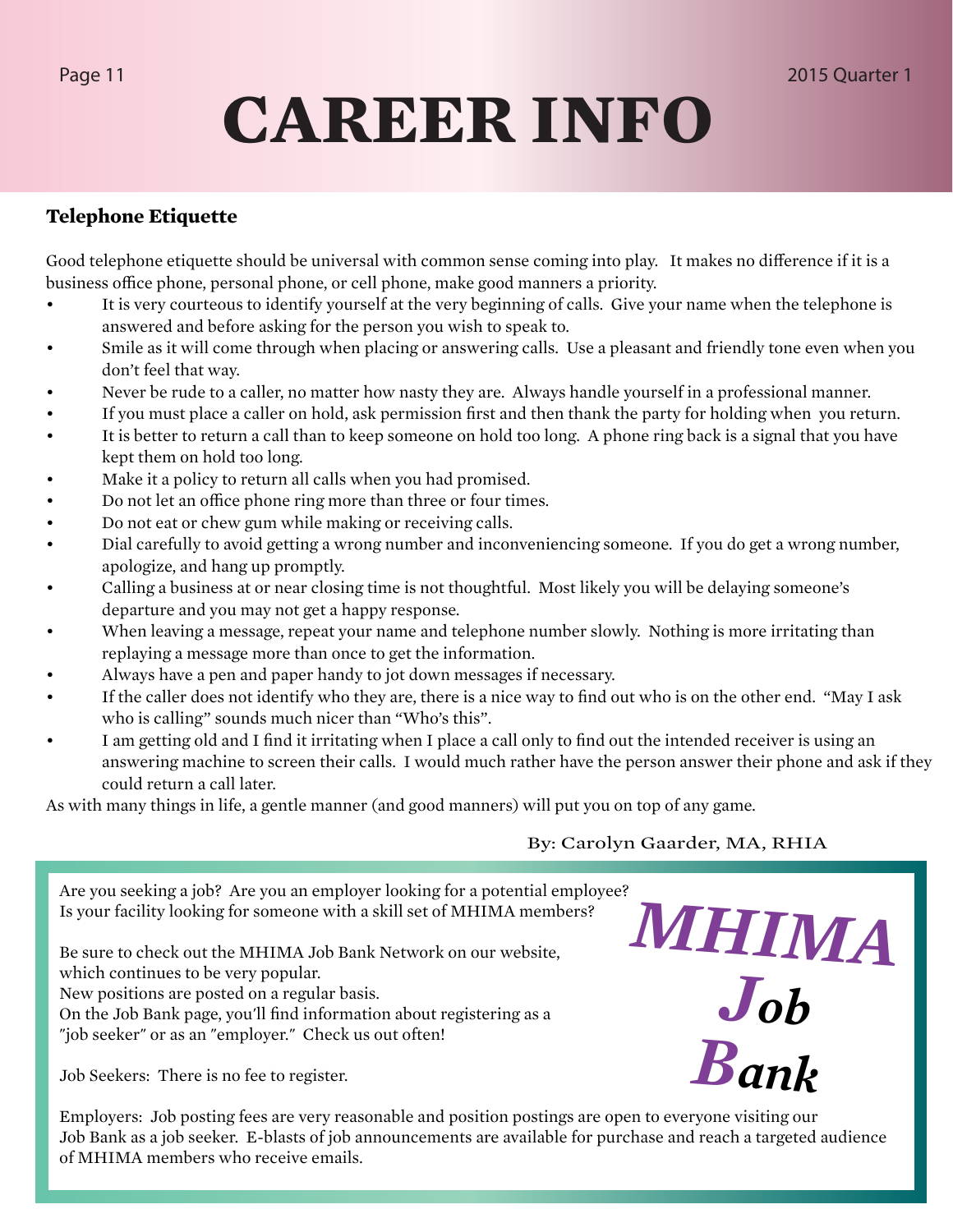## **STUDENT PAGE**

### **2015 MHIMA Scholarship Forms Available Now!**

MHIMA is pleased to once again remind our eligible students of our 2015 MHIMA Scholarship. This scholarship is based on merit and not on financial need.

Who is eligible to apply for a scholarship? A Minnesota resident, or an AHIMA member with Minnesota designated as their state, who is enrolled in an in-state or out-of-state HIM program. Applicants must have completed 50% of one of the following:

- · Accredited health information technology or health information management program
- · Graduate program related to HIM in a college or university accredited by a nationally recognized accrediting agency
- Coding certificate program
- AHIMA coding basics interactive campus program

All applicants must have a cumulative GPA of 3.0 (out of 4.0), and must be a member of AHIMA.

The application process includes:

- · Completing the MHIMA Scholarship application document
- · Providing a letter of recommendation from a faculty advisor, faculty member or mentor
- Providing verification from your Program Director that you are in your last year and are expected to graduate
- Providing a written essay of between 300-700 words under the title: "How I Will Use This Degree to Advance the HIM Profession"
- Providing an official school grade transcript that indicates your cumulative GPA

You can find links to all of the scholarship application documents from our website Scholarship page.

Program Directors from all of our Minnesota HIT/HIM programs have received information about our Scholarship program as well.

The exact amounts of the scholarship awards depend on yearly contributions to our MHIMA Scholarship Fund; however, past awards have been between \$500 and \$1500.

Scholarship winners will be announced in April 2015, and the scholarships will be recognized at our MHIMA Annual Meeting on April 30, 2015, at the Treasure Island Resort and Casino, Red Wing, MN. The person being awarded the scholarship will be eligible to attend our Annual Meeting on Thursday, April 30, 2015, at no cost. (MHIMA will not reimburse for any associated expenses to attend the meeting, such as hotel, meals, or travel.) The actual scholarship checks will be forwarded to the winners from the AHIMA Foundation, which holds our MHIMA Student Merit Scholarship Fund dollars. Winning essays will be published in the July issue of the MHIMA Connection.

All application materials must be received on or before February 28, 2015. No applications will be considered after this date.

If you are eligible to apply for a scholarship, we encourage you to consider this opportunity.

### By: Christina Wallner, RHIA

~2015 Delegate Director & Scholarship Program Chairperson



www.mnhima.org has a page dedicated to information about the MHIMA Scholarship Program. Just go to Education-->Scholarships.

Also, all students should check out the agenda for Thursday of the 2015 Annual Meeting. There are speakers and tracks on Thursday that are dedicated to student education and career preparation!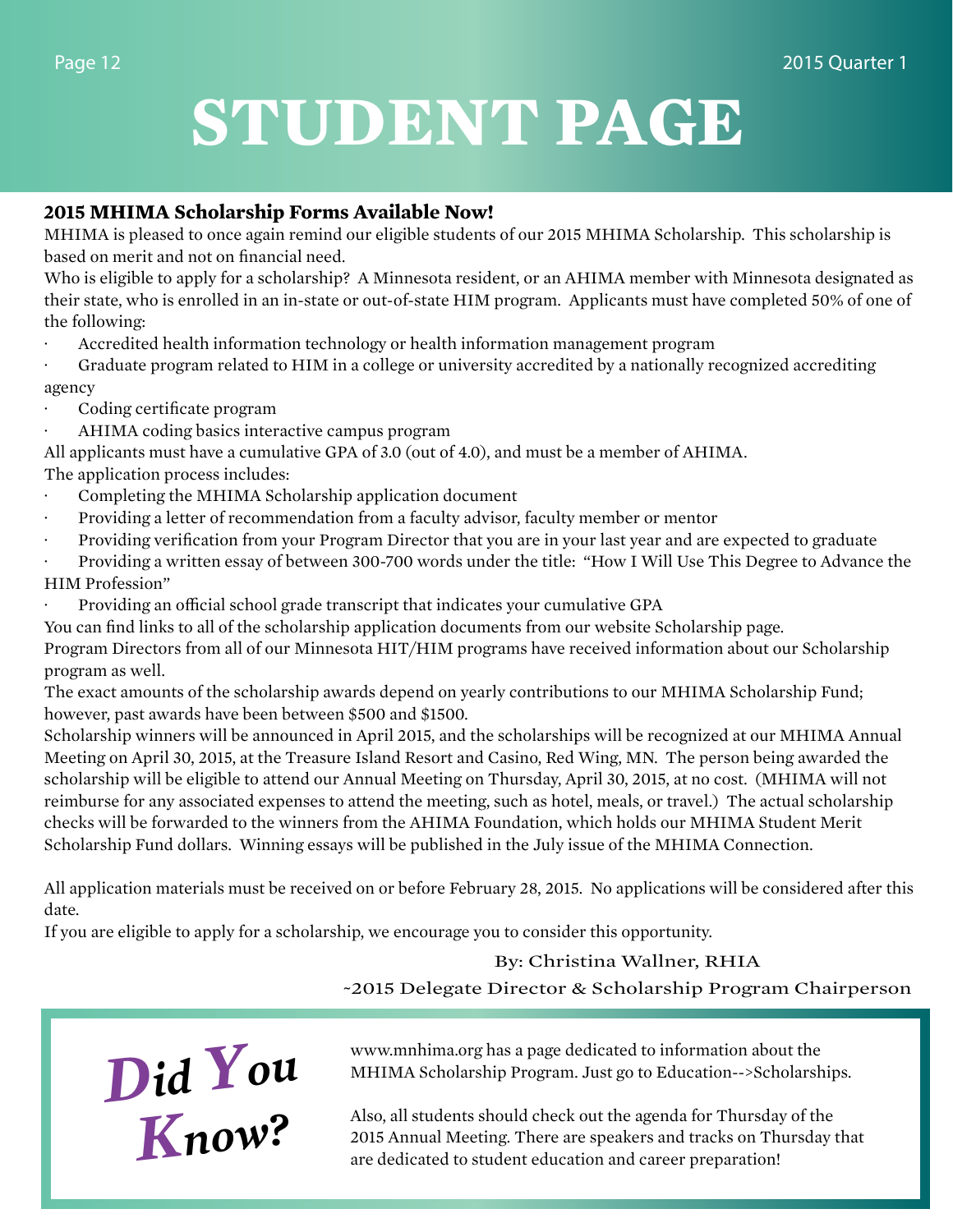## **STUDENT PAGE**

### **A Look at Certifications/Credentials: Which One is Right for Me?**

When starting in health information technology (HIT) or health information management (HIM), career direction can be challenging to consider. Add to this the question and expense related to certification, figuring out which way to go can be downright overwhelming. To help make sense of some of it, here are some answers to frequently asked questions about credentials in the HIM profession.

### **What is certification or a credential?**

A certification or credential is a formal statement of qualification used to show a person's expertise and skill level in a particular field or in a specialized area within the field. Credentials show to prospective employers that a person has successfully demonstrated a level of knowledge that is defined as meaningful and agreed upon by industry professionals.

### **What are the credentials in the health information management field?**

Credentials can be "academically-based" meaning, they require a college degree to earn, and they can be "certificate-based," which do not necessarily require a degree, but typically require work experience. In the healthcare industry, different professional associations will often have their own certification processes/credentials. As one of the longest-standing health information professional associations, AHIMA has two academically based (RHIT and RHIA) certifications, three coding certifications (the entry-level CCA and the more advanced CCS and CCS-P, and four specialized certifications.

### **Are credentials truly needed or worth it?**

In today's environment, certification in HIT and HIM areas is becoming more frequently sought and expected of HIM professionals. Resumes can be scanned and eliminated by a computer, so having a credential can be a significant step in "getting in the door" if you are new to the career. For those who have worked in the field, obtaining a certification formalizes your expertise based on an industry standard. As with a degree, your reason for obtaining a credential often determines its value. Most professionals who obtain certification as a way to improve their skills and to achieve mastering a subject find that it is a worthwhile effort. Credentials do not guarantee a job, but they do speak to your level of commitment and knowledge, which are traits

that help in landing a job.

### **Which one should I get?**

The most important part about deciding this is to start by considering the career path you are interested in, and whether you prefer to have a wide range of knowledge in several areas (such as occurs with the RHIA or RHIT) or to specialize in a specific area. There is no single path when it comes to developing an HIM career.

For the best possible help and consideration, AHIMA has several web pages devoted to the HIM, coding and specialty certifications: what they are designed to show and what education and/or work experience may be required to earn

them.

Visit AHIMA Certification for more detail on each.



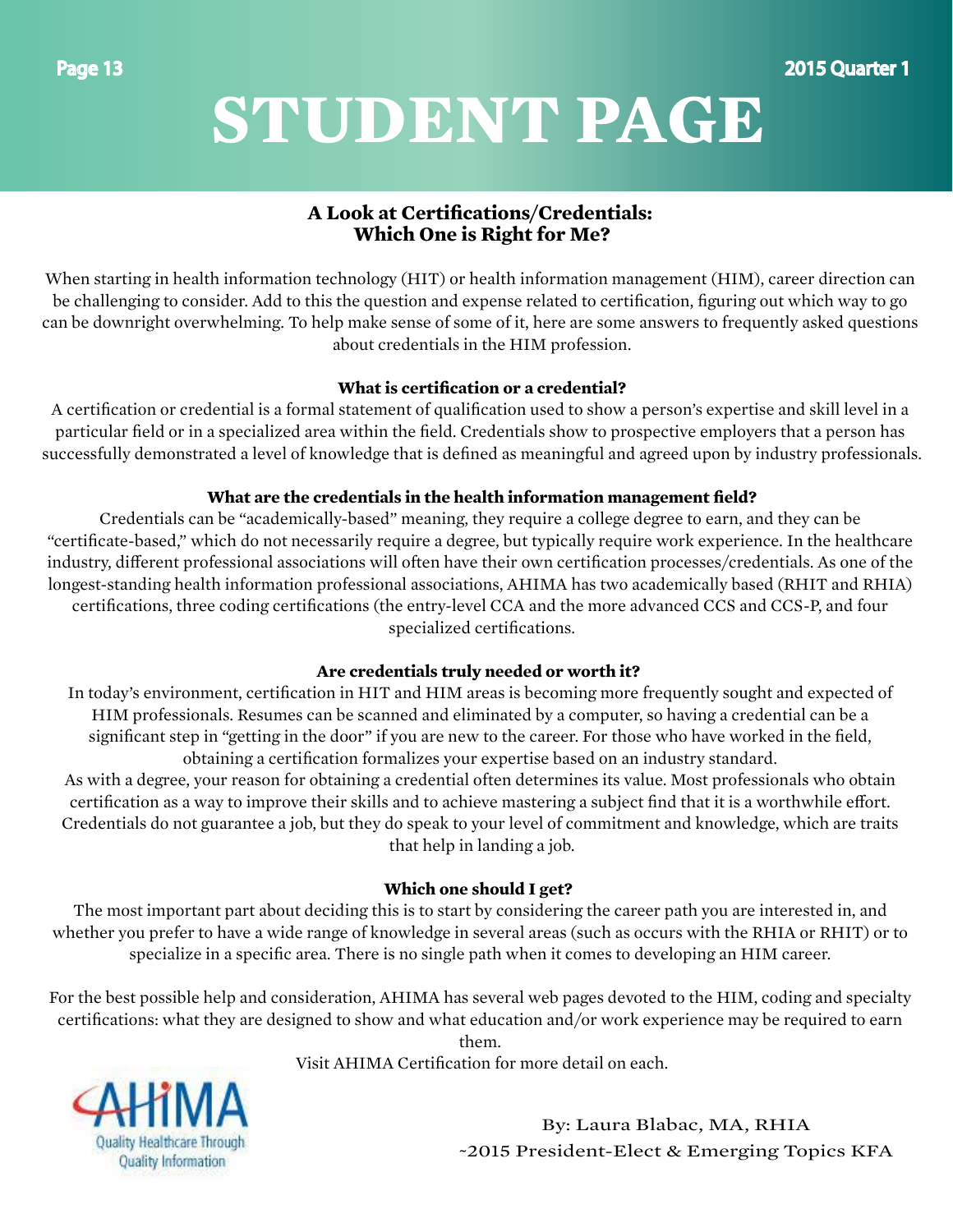## Page 14 **MARKETING** 2015 Quarter 1 **COMMUNICATIONS**

### **Mentoring Program**

I am so excited to tell you about MHIMA's new mentoring program! When I was a student, I could not imagine thinking I was fully prepared to have a career in HIM. It seemed like there were so many things I didn't know. It would have been so helpful and reassuring to me to be connected to someone that was already working. Someone that could listen to my doubts, fears and questions and help walk me through them. Recently I hosted my first HIM student as a manager and I realized other students feel that same way I did.

I made the decision to volunteer with MHIMA about five years ago. As I look back, I know it was one of the best decisions I ever made because it gave me access to multiple mentors and I did not know it at the time. These people have helped me grow both personally and professionally and I will always be grateful. As the Marketing & Communications Key Focus Area Coordinator, developing a mentoring program became a task for me. Remembering how I felt as a student fueled my eagerness to start this program! I knew there must be other students and new professionals that want this, too.

The other thing that working and volunteering has taught me is that HIM professionals are eager to share their knowledge! In my opinion, we have some of the most engaging people in our profession. We love to see our peers succeed! Therefore, I knew that my fellow HIM professionals would want to become mentors.

That is enough of the history, the mentoring program is officially started! We already have a few volunteers but we want more! There is a new page on www.mnhima.org under Members, Mentor Program. It is easy to sign-up. Just complete the form. Please read the instructions, and include as much information as possible. For sure, we need to know if you want to be a mentor, or you are looking to be mentored. This form gets sent directly to me and I will be in contact with you within a few days. We will discuss in more detail the type of match you need. Once I have someone signed-up that will work well with you, we will connect you! Then the rest is up to you!

Please feel free to contact me (amanda.maas85@gmail.com) or MHIMA (executivedirector@mnhima.org) if you have any questions about the program.

I really hope that this program gets a lot of participation and people can experience the benefits that we envision!

By: Amanda Maas, RHIA, CHPS ~Marketing & Communications KFA Coordinator **Vendor & MHIMA Booth Update**

 A small group of us traveled to Treasure Island Resort and Casino to ask questions and view where we will be set up. The space is very nice and very smoke free! Our MHIMA booth will be directly across from Registration and the bathrooms. We have enough room for 40 vendors. So if anyone knows of a service area that could benefit from this conference please let us know about them. We will be happy to reach out and let them know how they can participate.

In the meantime we have been busy reaching out to vendors for the upcoming conference in 2015. We currently have six vendors that have registered and we expect more. MHIMA is lucky to have a great membership that we can show off to our vendors when they come to our conference.

We are also narrowing down our marketing items for this conference. We do have a limited supply of the polar fleece jackets still available in sizes Large and X-Large. They would be \$15 if you are interested and missed out on this hot item last year.

Again thank you for letting us know of any potential vendors for the 2015 conference. See you in April!

By: Lorna Clodfelder, RHIT ~Marketing & Communications Co-Chair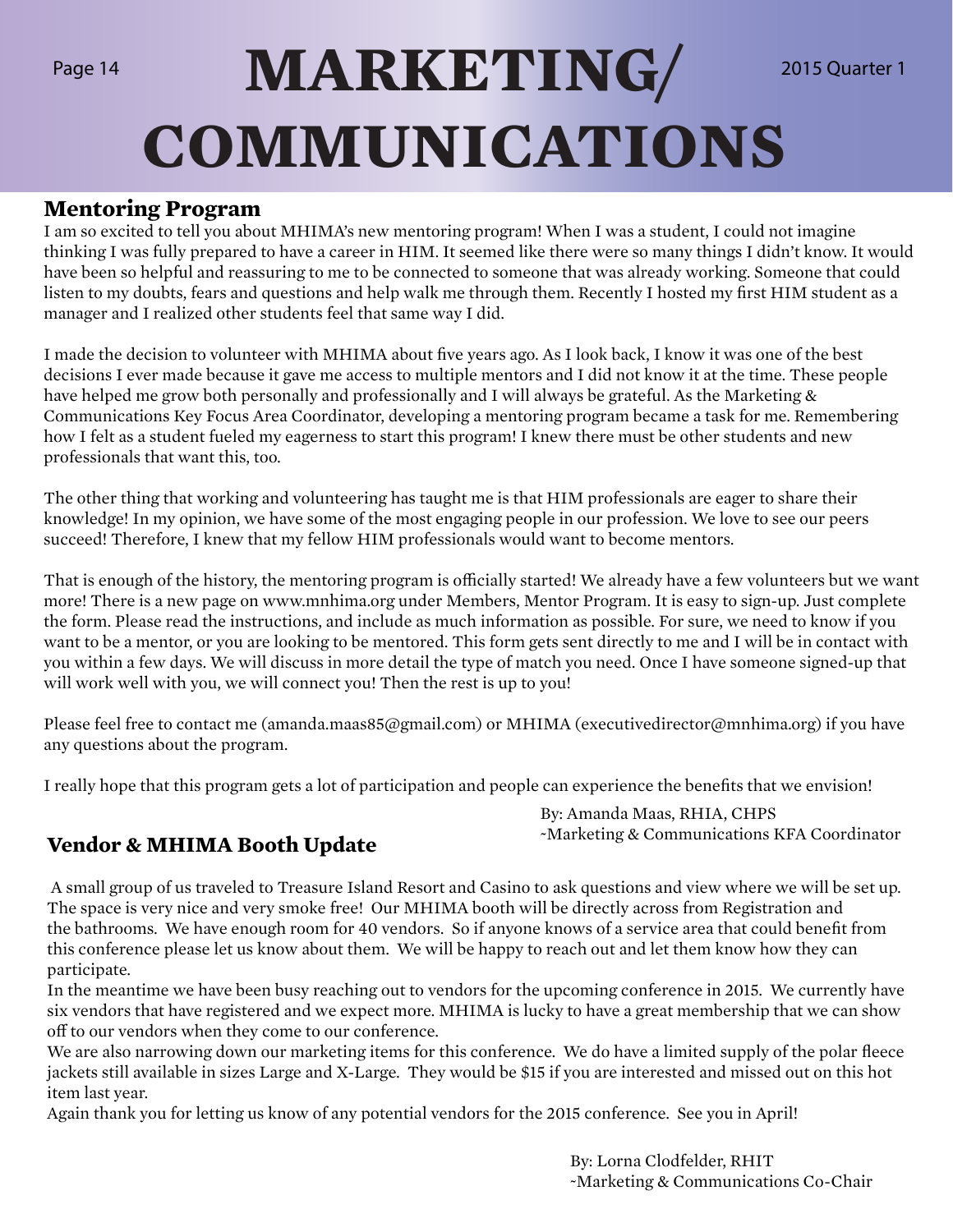## **MHIMA REGIONS**

**Website TP** Curious about the MHIMA Regions? Check out the webpage! Go to www.mnhima.org click on Members, then MHIMA Regions to find out n information. www.mnhima.org click on Members, then MHIMA Regions to find out more information.

### **It's a Wrap**

I have just completed my term as President of MHIMA Region D. What an experience it has been. I am so glad I stepped out of my comfort zone and volunteered to be an officer, Vice President of the Central Minnesota region. Thank goodness Rosalie Jaenisch and Jeri Romano were there to show me the ropes!



Our Region meets twice a year once in the spring and again in the fall. We try very hard to mix up where we meet. We've held our meeting in Brainerd, Mora, Sartell, any where we can find room; from Chapels to educational meeting rooms. A super big thank you to our gracious hosts;

all have been a real pleasure to work with, allowing us to disrupt the facility so we can gather together for our all-day agendas.

Our attendance has been growing each and every event; we had 75 attendees for our October meeting, WOW! Our goal is to provide 4.5 to 6 CEUs for each meeting, time for networking for our student attendees to meet our professional hiring members, good food, and an exciting day of learning. We have been fortunate to obtain some really interesting speakers throughout the past four years. Topics such as work place ergonomics, meaningful use, ICD-9 and 10; we've played games and won prizes.

I am so very glad I got to work with such wonderful people, most

recently Geri Hotz and Christina Wallner, our MHIMA liaison. Ranelle Bauer, our past liaison, traveled threw a huge snow storm to support us. Gotta love those late fall meetings in Minnesota! Jeri Romano is our current president, Lori Diederichs is our Vice President/Treasurer and Carman Seward is our secretary going forward. I am excited to continue to support our region and know I will continue to appreciate and enjoy the meetings to come.

Let me conclude with a message to our Region D membership; Thank you for taking time away from your work or your school to support our organization. Please consider volunteering for an officer position, it is well worth your time. Continue to suggest what HIM areas you are interested in learning about on the meeting evaluations as this is vital for the officers to provide the agendas you want to participate in.

By: Brenda Peschl, MA, RHIA ~Region D President 2015 Annual Meeting Co-Chair

**MHIMA wishes to extend a very big thank you to all of the volunteers on our Board of Directors, Regions and Key Focus Areas (KFAs). We really appreciate all of the time and effort that you dedicate to this organization. We could not do it with you!**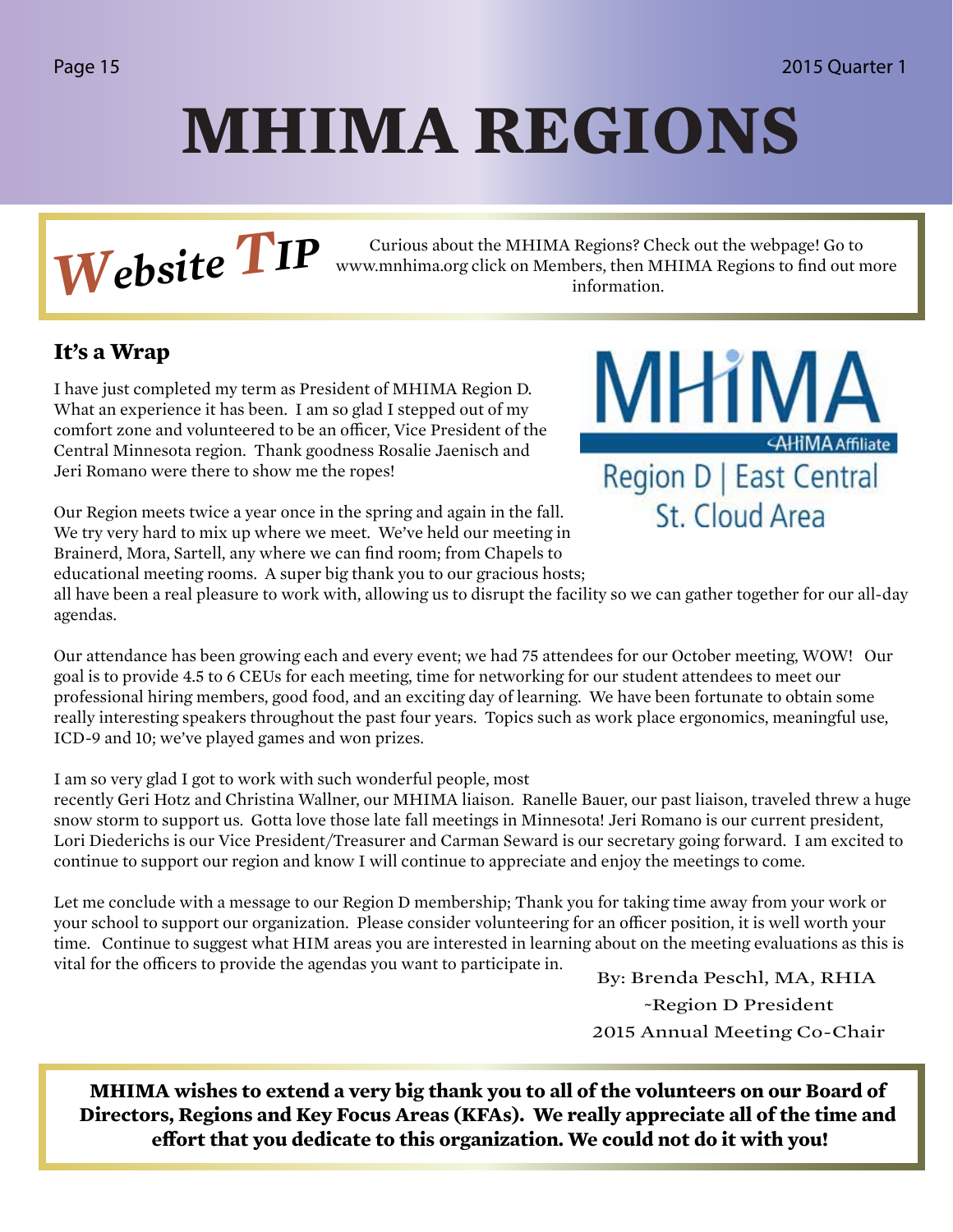## **VOLUNTEER HERE**

### **CALL FOR NOMINATIONS FOR MHIMA BOARD OF DIRECTORS**

The MHIMA Nominating Committee is seeking names of individuals interested in having their names placed on the ballot for our MHIMA 2015 election. Positions open are:

- •President-Elect (3 year term)
- •Secretary (1 year term)
- •Treasurer (2 year term)
- •(2) Delegate Directors (2 year term)

Nominees for President-Elect must be active MHIMA members withan AHIMA-approved redential, have been a MHIMA board member within the last five years, a MHIMA committee chair within the last three years, or active in an AHIMA volunteer role within the lastthree years. This is a significant leadership position, expected to provide 80+ volunteer hours per year. Serves a a MHIMA delegate to the AHIMA House of Delegates (HOD). Attends AHIMA's leadership and team talks events. As President, has responsibilities on a weekly basis, including chairing the bi-monthly MHIMA Board meetings, leading the annual MHIMA strategy planning meeting, presiding at the MHIMA annual business meeting, as is the chief delegate to the AHIMA HOD. Some travel is required, both in-state and to AHIMA events. As Past-President, chairs the MHIMA Nominating Committee and serves as the KFA for Advocacy and Collaboration.

Delegate Director nominees must be active MHIMA members with an AHIMA-approved credential, have been a MHIMA committee chair, held another elected office, or have been a regional officer within the last three years. These positions are expected to provide 80+ volunteer hours per year. Delegate Directors chair theMHIMA Bylaws Committee, Scholarship Committee, and provide liaison to the regional associations. They serve as MHIMA delegates to the AHIMA HOD and attend AHIMA's leadership and team talks events. Some travel is required, both in-state and to AHIMA events.

Secretary nominees must be active MHIMA members with an AHIMA-approved credential. This position is expected to provide 15-40 volunteer hours per year. The Secretary attends all Board, planning and annual business meetings, takes minutes, and participates in all Board decision making. Some travel may be required in-state to Board and planning meetings.

Treasurer nominees must be active MHIMA members with an AHIMA-approved credential. This position is expected to provide 40-80 volunteer hours over a two-year term. The Treasurer attends all Board, planning and annual business meetings, attends and chairs Finance Committee meetings, attends annual budget meetings, and reviews periodic financial reports presented to the Board. The Treasurer presents the annual Treasurer's Report to the membership at the Annual Meeting. The Treasurer receives monthly bank statements, confirms reconciliation of money market account with Executive Director. The Treasurer confirms that all required tax returns are completed and filed as required. Some travel may be required in-state to Board and planning meetings.

The election occurs in March and the elected positions take office on July 1, 2015. If you are interested, or want to recommend someone for consideration, please contact Danika Brinda at dbrinda@css.edu no later than January 26, 2015.



**Website TIP** The current Board of Directors with pictures and email contact information is listed on www.mnhima.org. Just click on MHIMA information is listed on www.mnhima.org. Just click on MHIMA then About MHIMA.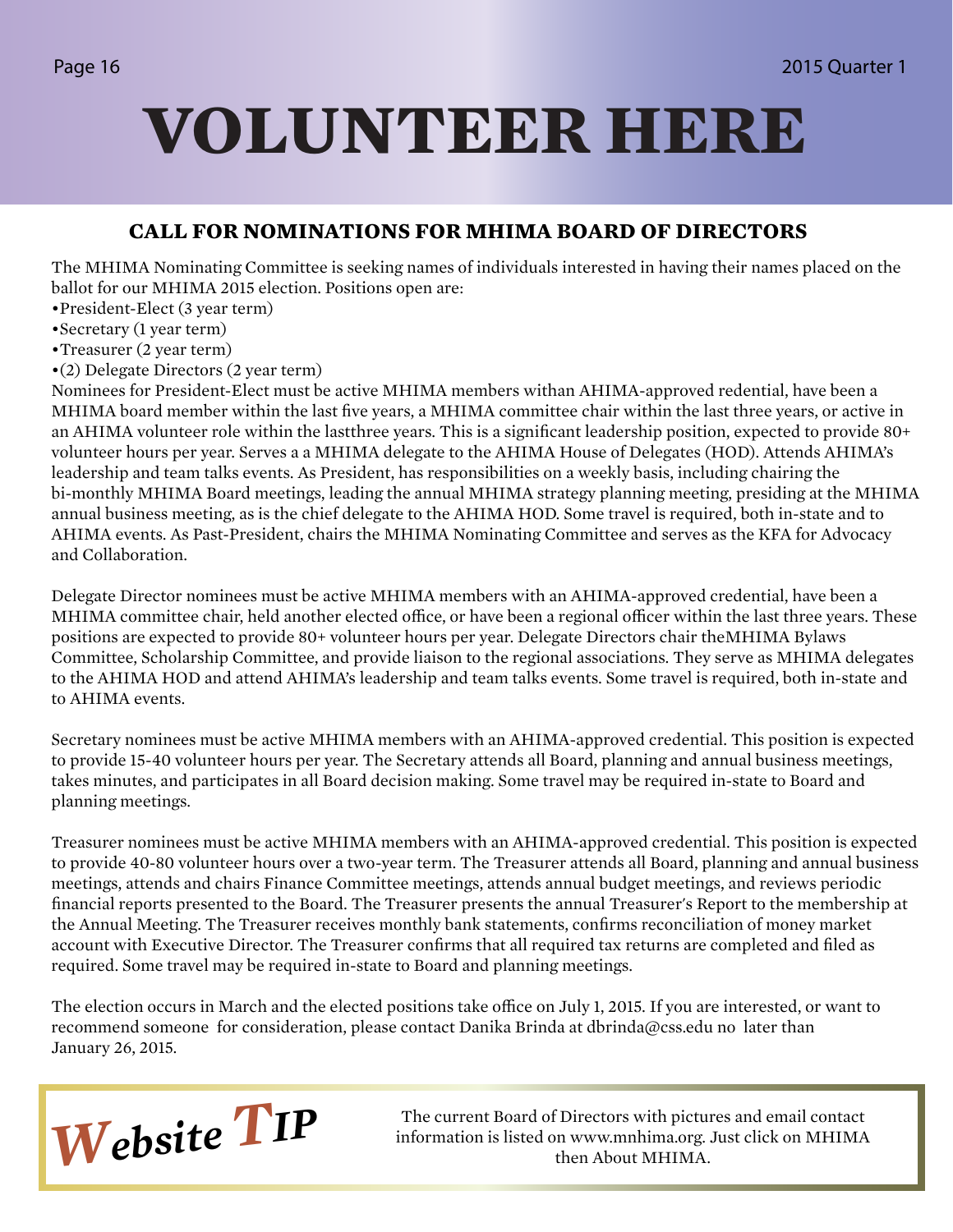## **VOLUNTEER HERE**

### **Delegate Director Role**

In the past 2 years I have been asked a few times to explain the role of the Delegate Director, and what my responsibilities are as a Delegate Director, so I thought an article for the newsletter would be a perfect place to share all about the Delegate Director role.

The MHIMA Board of Directors has 3 Delegate Directors, and each Delegate serves a two year term. The Delegate Director is an elected position and MHIMA members vote each year for open Delegate Director Positions. Throughout the year the Delegates are responsible for chairing the Bylaws Committee, Scholarship Committee, and creating communication for regional presentations. These responsibilities are split between the Delegates. The Delegates divide the Minnesota MHIMA regions and provide a MHIMA update at each of the regional meetings, and also answer any questions that the regional members may have. Delegates are also required to attend MHIMA Board meetings and actively participate in discussions and are a voting member of the Board. In addition, Delegates are also members of the AHIMA House of Delegates, which is lead by the AHIMA Speaker of the House. Throughout the year we are asked to take part in Delegate phone calls, review practice briefs, and participate in voting for items that require a vote.

Each year the Delegates attend the AHIMA Summer Leadership Symposium in Chicago, as well as the House of Delegates meeting during the AHIMA National Convention. During these meetings we work through an agenda set by the Speaker of the House and often provide input on AHIMA's strategic plans, and this input is utilized by the AHIMA Board of Directors. During these meetings we have an opportunity to meet with Delegates from other states and share success and ideas on how to advance our state association. The Delegates end our year with the MHIMA Annual Meeting where we actively participate within the MHIMA Business Meeting and enjoy interacting with all the MHIMA members.

It is an honor to be a Delegate Director and I have thoroughly enjoyed the opportunity to meet so many of our MHIMA members as well as other AHIMA members throughout the United States. I encourage everyone to run for Delegate Director!

By: Kristi Lundgren, RHIA ~2015 Delegate Director, 2nd Year

### **Serve AHIMA in 2016**

The 2015 Nominating Committee is seeking qualified individuals for the 2015 AHIMA ballot for positions of AHIMA President/Chair-elect, three Directors for the Board of Directors, two Commissioners for the Commission on Certification for Health Informatics and Information Management (CCHIIM) and one Speaker-elect to the House of Delegates.. Find more information about these positions in the Application to Serve. All nominations are due March 31, 2015. Consider giving back to your Association. For additional information, contact Volunteer.Services@ahima.org.

Thank You,

 Sue Powell, RHIA ~2015 AHIMA Nominating Committee Member